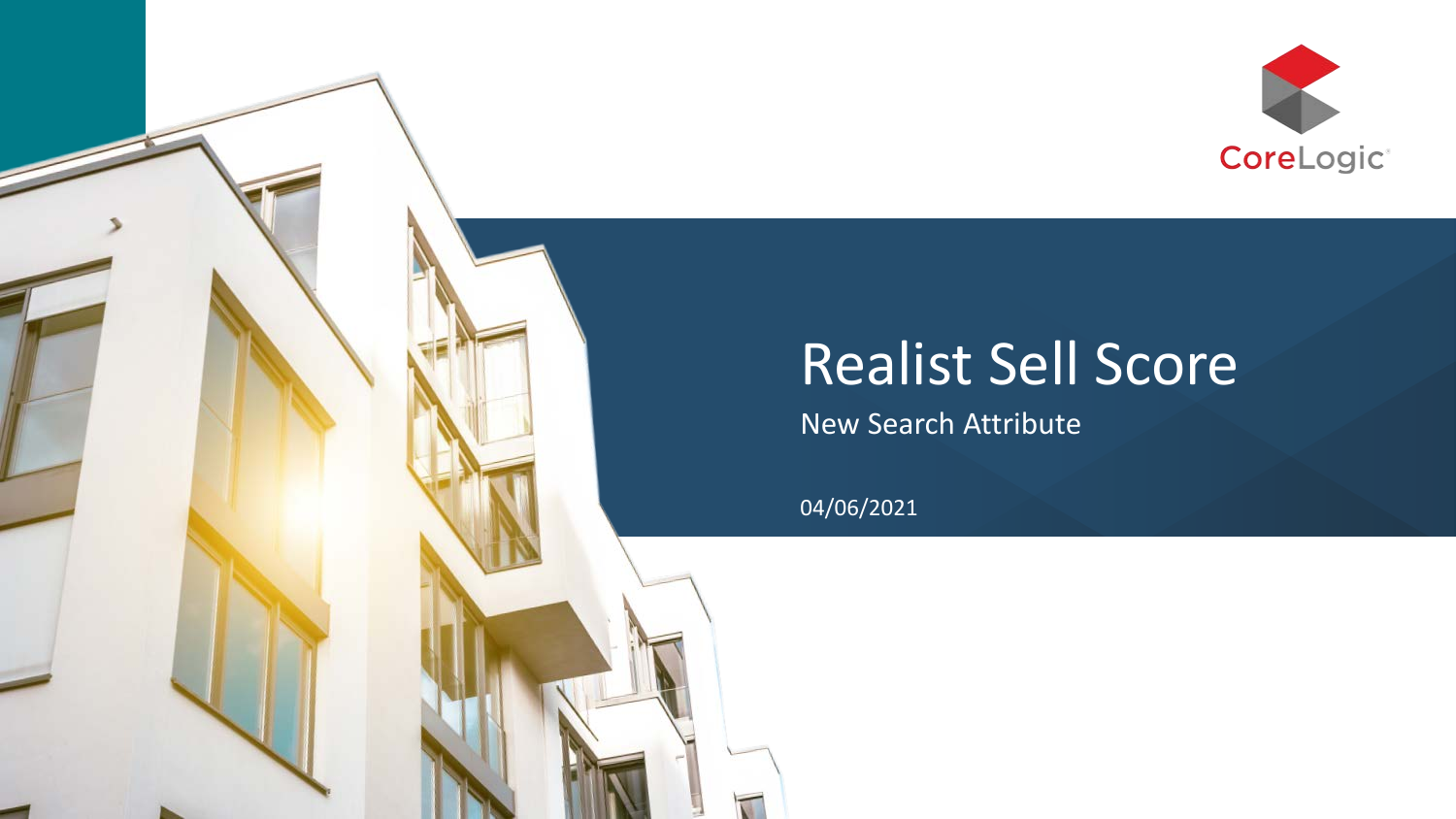

## **What is Sell Score?**

- **When CoreLogic launched its all-new** Property Insights Platform (Realist®) last year, it delivered a powerful new prospecting and marketing tool for real estate agents: the Sell Score.
- Leveraging both public record and proprietary CoreLogic data, the Sell Score uses a unique algorithm developed by CoreLogic data scientists to determine the relative likelihood a property will be listed for sale in the next six months. By assigning each property a clear numerical grade, the Sell Score makes it easy to identify homeowners who are more likely to sell.

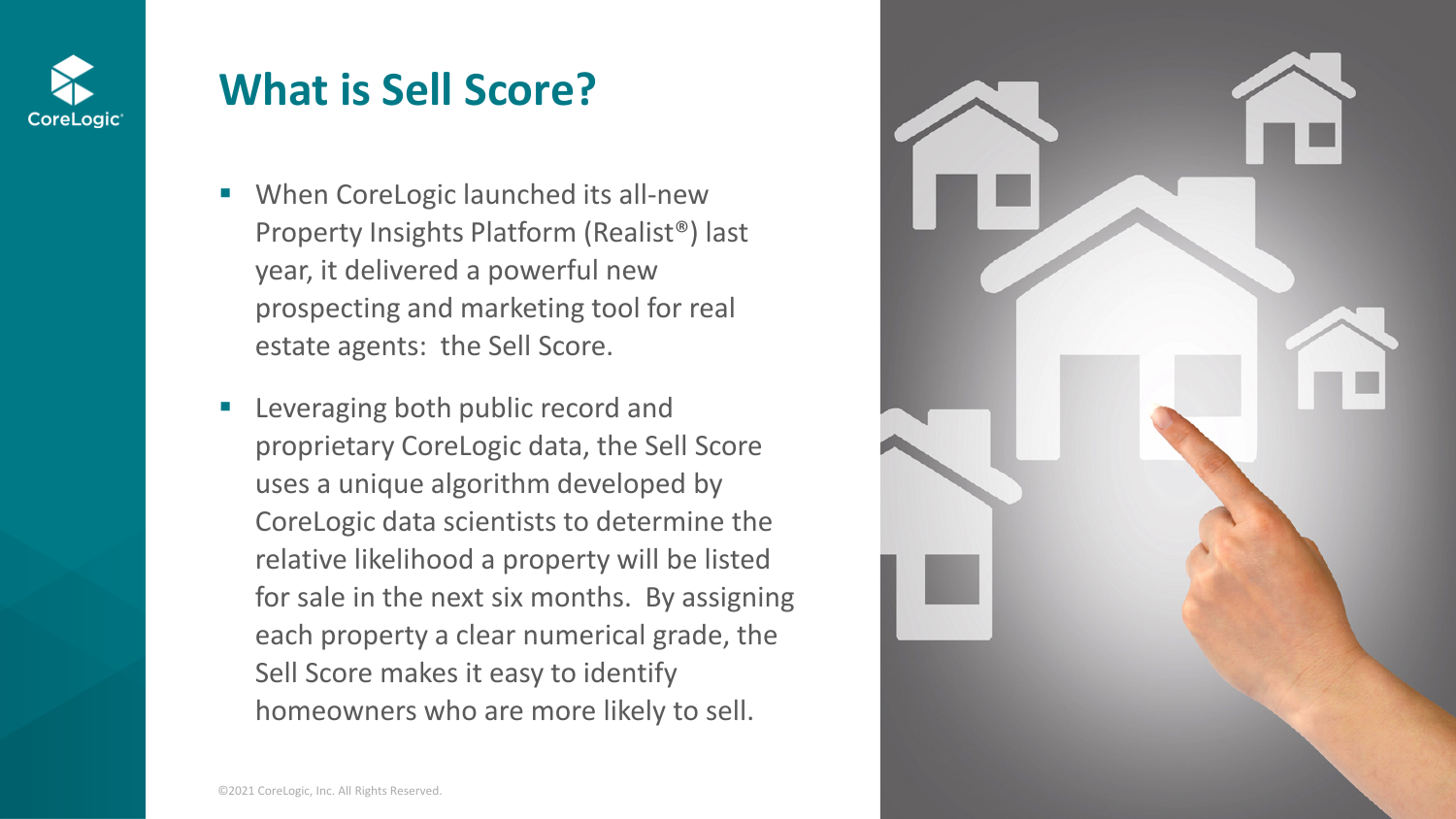

## **New Sell Score Searching!**

- Now, CoreLogic has taken this great feature and made it even better with Sell Score Searching. With Sell Score Searching, you can:
	- Make "propensity to sell" a part of any search
	- Use Sell Score just like other search criteria to narrow your search results
	- Set minimum thresholds, search operators, and other standard parameters
	- Generate mailing labels
	- Export results

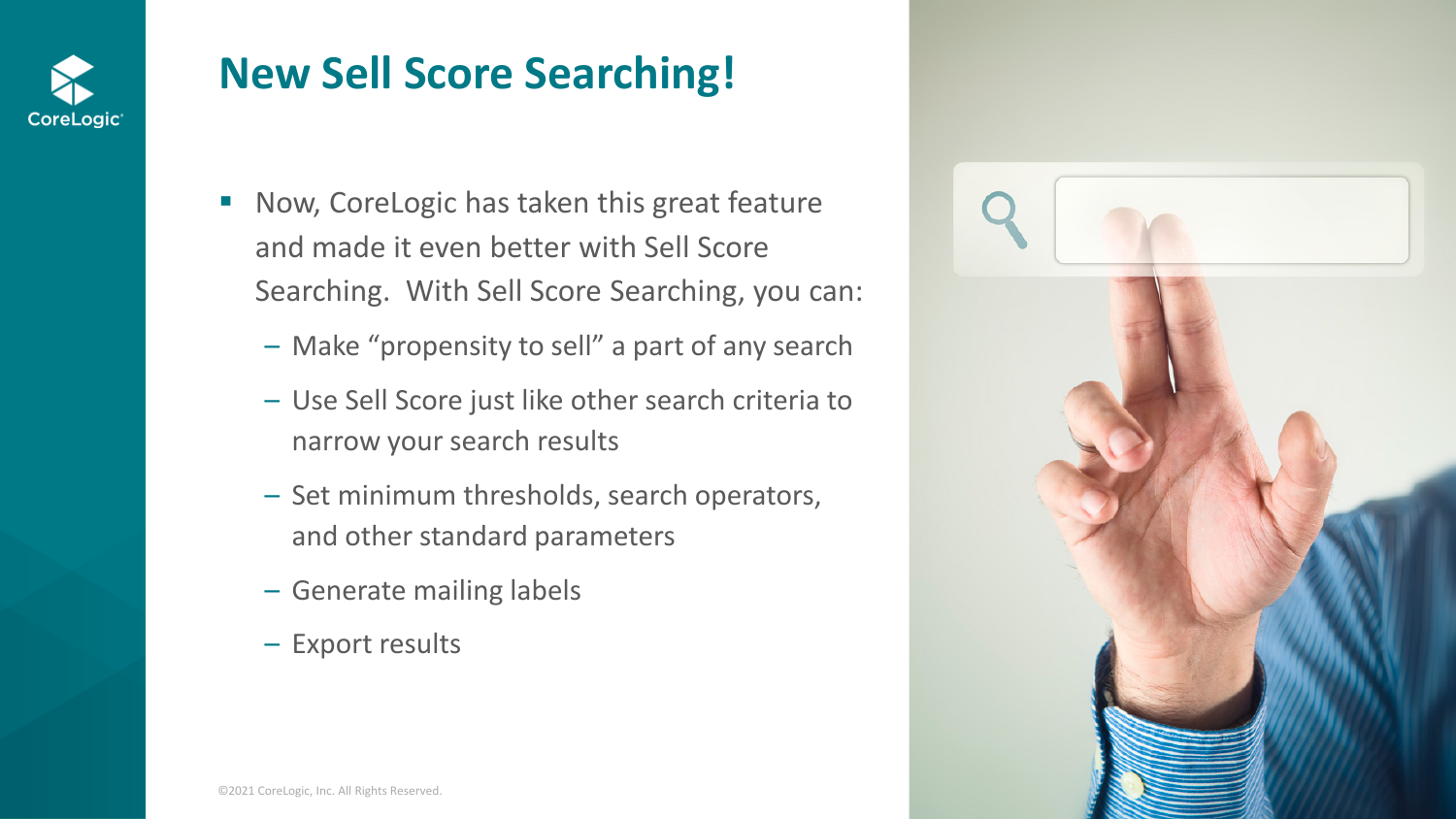

## **The Benefit of Sell Score Insights**

- Sell Score Searching makes your marketing efforts more efficient by pinpointing homeowners who are potentially motivated to sell. This makes your prospecting searches more targeted, helping increase the hit rate of your marketing campaigns while saving you time and money.
- Try Sell Score Searching today available only in the latest version of the CoreLogic Property Insights Platform (Realist®).